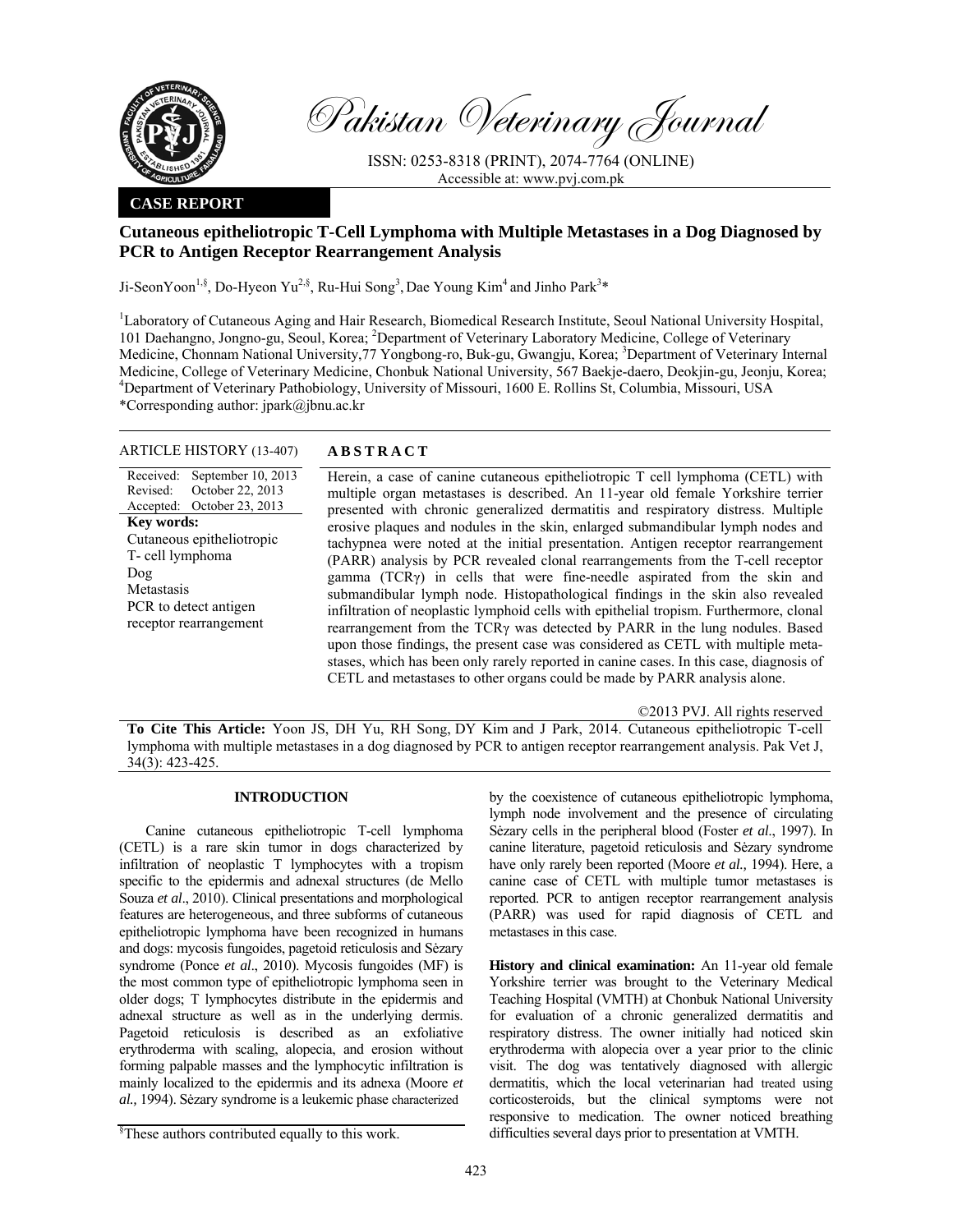

**Fig. 1:** Clinical features. Note the multifocal erosive plaques predominant in the inguinal and abdominal region (A). Erosion covered with crusts was also found in the mucocutaneous junction of the lips and eyelids (B). In addition, erosion and a palpable nodule were noted in the perianal region (C).



**Fig. 2:** PCR analysis for detecting antigen receptor rearrangement. DNA extracted from skin, lymph node and lung showed a single-sized amplificon for T-cell rearrangement (1=Control, 2 & 3=B cell origin; 4=T cell origin).

Generalized exfoliative erythroderma with alopecia and multifocal erosive plaques were obvious upon physical examination. Cutaneous signs were generalized, but were more severe in the abdominal and inguinal regions (Fig. 1a). Erosions covered with crusts were found in the mucocutaneous junctions, including the lips and eyelids (Fig. 1b). In addition, erosion and palpable nodules were observed in the perianal region (Fig. 1c). Together with the dermatological problems, enlarged submandibular lymph nodes (2.5 cm in diameter) and tachypnea (66 breaths per min) were also noted.

The cutaneous lesions and thoracic radiographs were inspected, and lymph node aspiration was performed to investigate possible tumor findings. Superficial and deep skin scrapings and cytologic examination were unremarkable; only a few bacterial cocci were found. Fungal culture was negative for canine dermatophyte infection. Systemic lupus erythematosus and cutaneous lymphoma were included in differential diagnosis, and blood work was performed to rule out possible metabolic and endocrine disorders. Marked leukocytosis  $(30.2\times10^6$  cells/mL: lymphocytes:  $1.9 \times 10^3$ cells/mL; reference range:  $1.2 - 3.2 \times 10^3$ cells/mL, monocytes:  $0.8 \times 10^3$ cells/mL; reference range:  $0.3 - 0.8 \times 10^3$ cells/mL, granulocytes: 27.5×10<sup>3</sup>cells/mL; reference range:  $1.2 - 6.8 \times 10^3$ cells/mL) and increased plasma alkaline phosphatase (ALKP) were found, but all other general biochemistry parameters were within normal range. Radiographic examination showed a severe diffuse interstitial pattern in all lung lobes. Tracheal lymph nodes were enlarged and a mass-like lesion on the left lung was found. Hepatomegaly was suspected on the radiographs, but



**Fig. 3:** Histopathological findings of the affected skin lesion. Neoplastic lymphoid cells were found infiltrated in the epithelia and subepithelial tissues including the adnexal structure (A).The neoplastic infiltrate consisted of small- to medium-sized lymphocytes and had round to oval nuclei with one or two prominent nucleoli (B). Epithelial tropism of lymphoid cells was noted, and formation of Pautrier's microabscesses (arrow) was also observed (C). Cells infiltrating the dermis, adnexal structure, and epidermis strongly expressed CD3 (D).



**Fig. 4:** Macroscopic and histopathological findings of a lung nodule. At necropsy, multifocal whitish nodules were noted on the surface of lung (A). Diffuse infiltration of round cells and multifocal mineralization were noted in the lung (B). The infiltrate was composed of similar neoplastic lymphoid cells as seen in the affected skin (C). These cells were also positive for CD3 by immunohistochemistry (D).

ultrasound examination was not performed because of severe respiratory distress. Fine needle aspiration (FNA) examination of the skin and submandibular lymph nodes showed aggregation of small- to medium-sized round cells with blue-gray cytoplasm and one or two predominant nucleoli. The tentative diagnosis was canine cutaneous lymphoma.

**Diagnosis and prognosis:** To confirm lymphocytic malignancy, FNA cells from the lymph node and skin were used for molecular diagnosis while waiting on histopathologic examination of the skin biopsy. PARR was performed at Chonbuk National University as described previously (Burnett *et al*., 2003). To ensure the DNA could be amplified, positive control primers were used to amplify the constant region gene of IgM  $(C<sub>\mu</sub>)$ . Clonal rearrangements of T-cell receptor gamma (TCRγ) were amplified from fineneedle aspirated cells from lymph node and skin (Fig. 2). In addition, histopathological findings in the skin of the abdominal and perianal regions revealed that the hairy skin